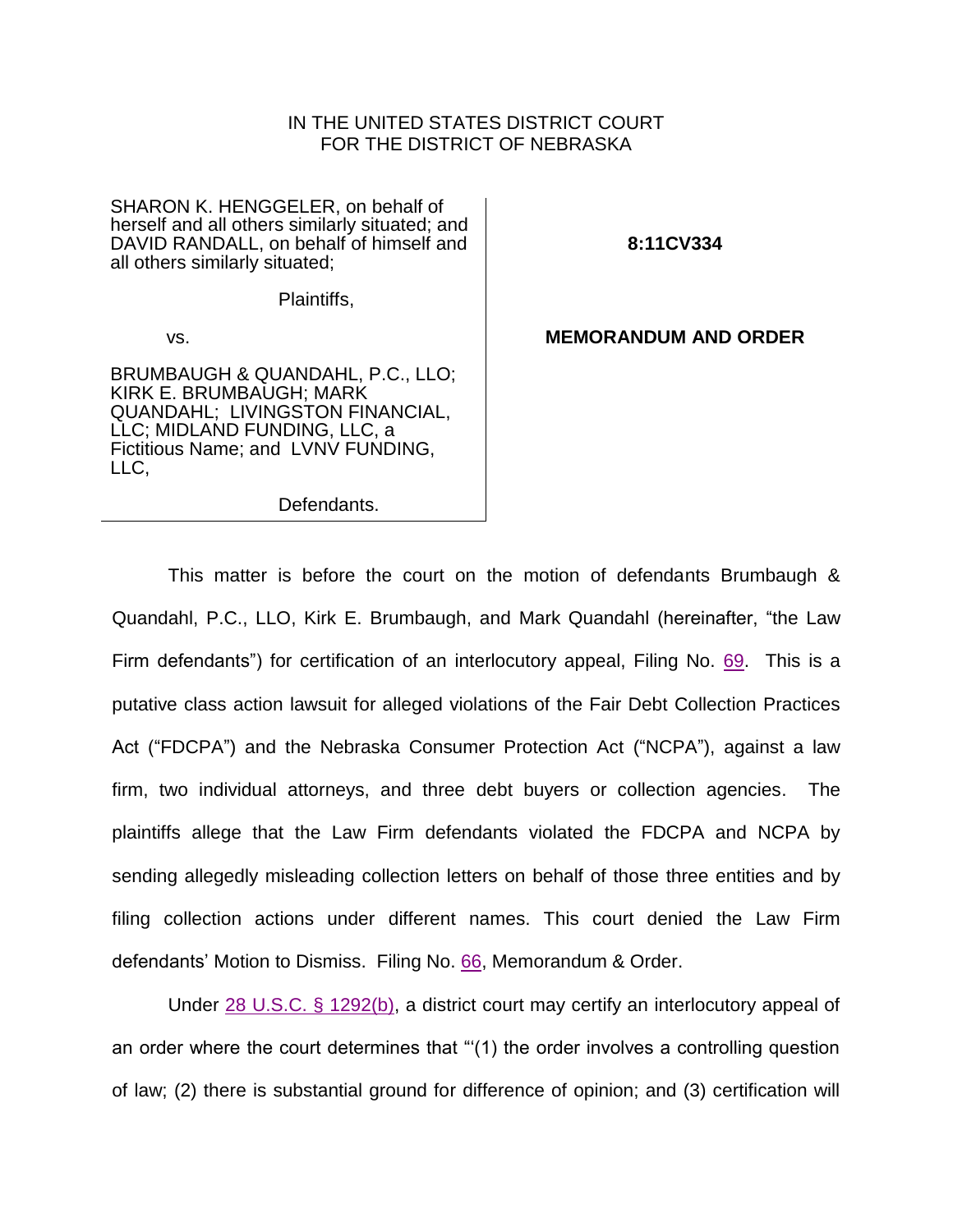materially advance the ultimate termination of the litigation.'" *[Union Cnty., Iowa v. Piper](http://westlaw.com/find/default.wl?ft=Y&db=0000506&rs=btil2.0&rp=%2ffind%2fdefault.wl&serialnum=2016082563&fn=_top&findtype=Y&vr=2.0&wbtoolsId=2016082563&HistoryType=F)  Jaffray & Co.*[, 525 F.3d 643, 646 \(8th Cir. 2008\)](http://westlaw.com/find/default.wl?ft=Y&db=0000506&rs=btil2.0&rp=%2ffind%2fdefault.wl&serialnum=2016082563&fn=_top&findtype=Y&vr=2.0&wbtoolsId=2016082563&HistoryType=F) (quoting *White v. Nix*[, 43 F.3d 374, 377](http://westlaw.com/find/default.wl?ft=Y&db=0000506&rs=btil2.0&rp=%2ffind%2fdefault.wl&serialnum=1994249800&fn=_top&findtype=Y&vr=2.0&wbtoolsId=1994249800&HistoryType=F)  [\(8th Cir.1994\)\)](http://westlaw.com/find/default.wl?ft=Y&db=0000506&rs=btil2.0&rp=%2ffind%2fdefault.wl&serialnum=1994249800&fn=_top&findtype=Y&vr=2.0&wbtoolsId=1994249800&HistoryType=F). Permission to allow such appeals should only be granted sparingly and with discrimination, since it has "'long been the policy of the courts to discourage piecemeal appeals because most often such appeals result in additional burdens on both the court and the litigants.'" *Union Cnty.*[, 525 F.3d at 646](https://web2.westlaw.com/find/default.wl?db=0000506&findtype=Y&fn=%5Ftop&ft=Y&HistoryType=F&MT=Westlaw&rs=btil2%2E0&serialnum=2016082563&ssl=n&strRecreate=no&sv=Split&vr=2%2E0&wbtoolsId=2016082563) (quoting *[Control Data Corp. v.](http://westlaw.com/find/default.wl?ft=Y&db=0000350&rs=btil2.0&rp=%2ffind%2fdefault.wl&serialnum=1970101496&fn=_top&findtype=Y&vr=2.0&wbtoolsId=1970101496&HistoryType=F)  International Bus. Machs. Corp.*[, 421 F.2d 323, 325 \(8th Cir.1970\)\)](http://westlaw.com/find/default.wl?ft=Y&db=0000350&rs=btil2.0&rp=%2ffind%2fdefault.wl&serialnum=1970101496&fn=_top&findtype=Y&vr=2.0&wbtoolsId=1970101496&HistoryType=F). The legislative history of § 1292(b) "indicates that it was to be used only in extraordinary cases where decision of an interlocutory appeal might avoid protracted and expensive litigation.'" *Union Cnty.*[, 525 F.3d at 646](https://web2.westlaw.com/find/default.wl?cite=525+f3d+646&ft=Y&vr=2.0&rs=WLW12.04&rp=%2ffind%2fdefault.wl&sv=Split&fn=_top&mt=Westlaw) (quoting U*[nited States Rubber Co. v. Wright](http://westlaw.com/find/default.wl?ft=Y&db=0000350&rs=btil2.0&rp=%2ffind%2fdefault.wl&serialnum=1966120882&fn=_top&findtype=Y&vr=2.0&wbtoolsId=1966120882&HistoryType=F)*, 359 F.2d [784, 785 \(9th Cir.1966\)\)](http://westlaw.com/find/default.wl?ft=Y&db=0000350&rs=btil2.0&rp=%2ffind%2fdefault.wl&serialnum=1966120882&fn=_top&findtype=Y&vr=2.0&wbtoolsId=1966120882&HistoryType=F). Only "exceptional circumstances [will] justify a departure from the basic policy of postponing appellate review until after the entry of a final judgment." *Coopers & Lybrand v. Livesay*[, 437 U.S. 463, 475](http://westlaw.com/find/default.wl?ft=Y&db=0000780&rs=btil2.0&rp=%2ffind%2fdefault.wl&serialnum=1978139490&fn=_top&findtype=Y&vr=2.0&wbtoolsId=1978139490&HistoryType=F) (1978). "The burden is on the movant 'to demonstrate that the case is an exceptional one in which immediate appeal is warranted.'" *White v. Nix*[, 43 F.3d at 376](http://westlaw.com/find/default.wl?ft=Y&db=0000506&rs=btil2.0&rp=%2ffind%2fdefault.wl&serialnum=1994249800&fn=_top&findtype=Y&vr=2.0&wbtoolsId=1994249800&HistoryType=F)*.*

1. Controlling Question of Law

The Law Firm defendants argue that the issues addressed in the court's Memorandum and Order are purely questions of law that involve statutory interpretation. Further, they argue that an interlocutory determination of the legal questions at issue may resolve both the named plaintiffs' claims and the potential claims of all prospective class members, without the need for class certification proceedings or a lengthy and expensive trial.

2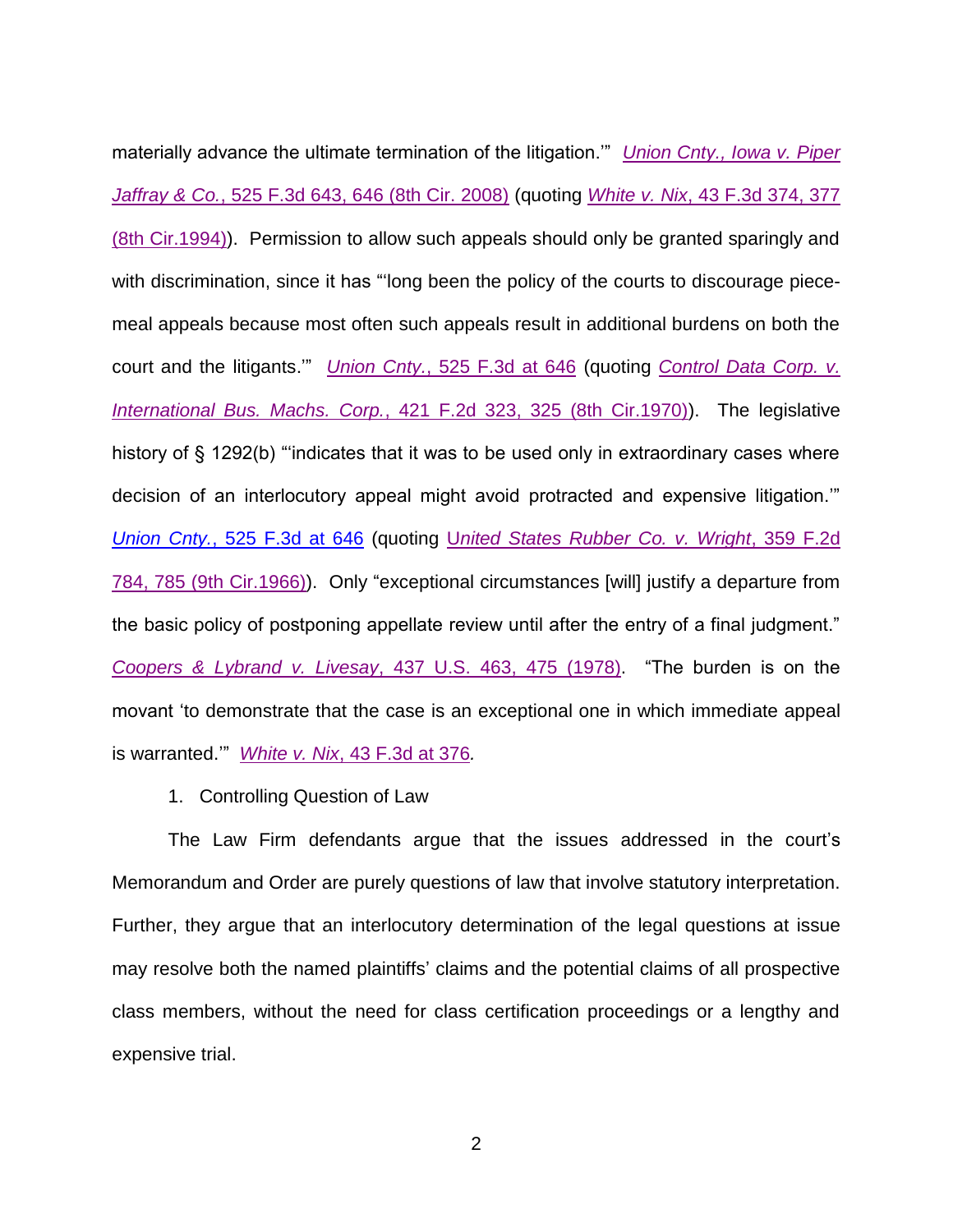A question of law is controlling "if reversal of the district court's order would terminate the action." *Klinghoffer v. S.N.C. Achille Lauro Ed Altri-Gestione Motonave Achille Lauro in Amministrazione Straordinaria*[, 921 F.2d 21, 24 \(2d Cir. 1990\).](http://westlaw.com/find/default.wl?ft=Y&db=0000350&rs=btil2.0&rp=%2ffind%2fdefault.wl&serialnum=1990173866&fn=_top&findtype=Y&vr=2.0&wbtoolsId=1990173866&HistoryType=F) The court finds the court's Memorandum and Order involves a "controlling question of law," in that if the court's order were reversed, the plaintiffs' case against them would be dismissed. However, the case involves other issues and other parties whose claims would not be resolved by a ruling in favor of the Law Firm defendants.

## 2. Substantial Ground for Difference of Opinion

The Law Firm defendants argue that, although the Eighth Circuit has not ruled on whether individual shareholders of a debt-collecting entity are subject to personal liability under the FDCPA absent evidence that provides a basis for piercing the corporate veil, several circuit courts and a number of district courts are split on the issue. They also argue that this court's opinion is at odds with case of *[Rockney v.](http://westlaw.com/find/default.wl?ft=Y&db=0000350&rs=btil2.0&rp=%2ffind%2fdefault.wl&serialnum=1989084235&fn=_top&findtype=Y&vr=2.0&wbtoolsId=1989084235&HistoryType=F)  Blohorn*[, 877 F.2d 637, 642 \(8th Cir. 1989\),](http://westlaw.com/find/default.wl?ft=Y&db=0000350&rs=btil2.0&rp=%2ffind%2fdefault.wl&serialnum=1989084235&fn=_top&findtype=Y&vr=2.0&wbtoolsId=1989084235&HistoryType=F) which held that courts should not interpret federal statutes as abandoning corporate limited-liability rules unless Congress clearly evidences an intent to do so. They assert that there is a substantial ground for difference of opinion with respect to the court's findings on whether the FDCPA is violated by use of a registered trade name and whether the letters are false and misleading.

"To determine if a 'substantial ground for difference of opinion' exists under § 1292(b), courts must examine to what extent the controlling law is unclear." *[Couch v.](http://westlaw.com/find/default.wl?ft=Y&db=0000506&rs=btil2.0&rp=%2ffind%2fdefault.wl&serialnum=2022482336&fn=_top&findtype=Y&vr=2.0&wbtoolsId=2022482336&HistoryType=F)  Telescope Inc.*[, 611 F.3d 629, 633 \(9th Cir.](http://westlaw.com/find/default.wl?ft=Y&db=0000506&rs=btil2.0&rp=%2ffind%2fdefault.wl&serialnum=2022482336&fn=_top&findtype=Y&vr=2.0&wbtoolsId=2022482336&HistoryType=F) 2010). The law may be unclear where "'the circuits are in dispute on the question and the court of appeals of the circuit has not

3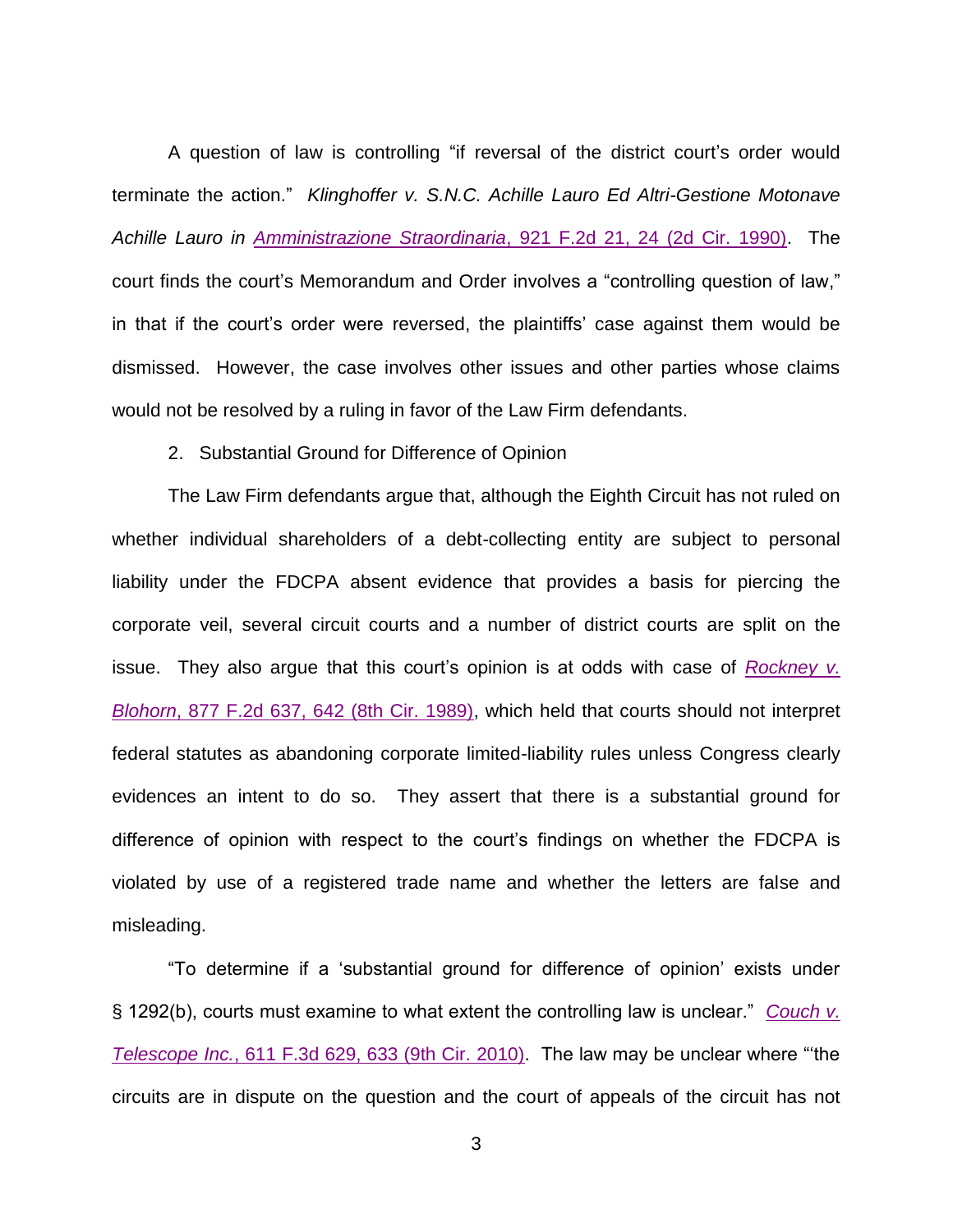spoken on the point.'" *Id.* (quoting 2 Federal Procedure, Lawyers Edition § 3:212 (2011)).

The Eighth Circuit has spoken on the issue at hand, recently holding that the FDCPA's prohibitions should be applied to attorneys engaged in litigation on a case-by-case basis. *See [Hemmingsen v. Messerli & Kramer, P.A.](http://westlaw.com/find/default.wl?ft=Y&db=0000506&rs=btil2.0&rp=%2ffind%2fdefault.wl&serialnum=2027327092&fn=_top&findtype=Y&vr=2.0&wbtoolsId=2027327092&HistoryType=F)*, 674 F.3d 814, 819 [\(8th Cir. 2012\).](http://westlaw.com/find/default.wl?ft=Y&db=0000506&rs=btil2.0&rp=%2ffind%2fdefault.wl&serialnum=2027327092&fn=_top&findtype=Y&vr=2.0&wbtoolsId=2027327092&HistoryType=F) The splits of opinion in various district court cases is of little consequence to this determination since those decisions are not binding on this court. A lack of precedent on a legal question will not alone satisfy the requirement. *[White](http://westlaw.com/find/default.wl?ft=Y&db=0000506&rs=btil2.0&rp=%2ffind%2fdefault.wl&serialnum=1994249800&fn=_top&findtype=Y&vr=2.0&wbtoolsId=1994249800&HistoryType=F)*, 43 [F.3d at 378.](http://westlaw.com/find/default.wl?ft=Y&db=0000506&rs=btil2.0&rp=%2ffind%2fdefault.wl&serialnum=1994249800&fn=_top&findtype=Y&vr=2.0&wbtoolsId=1994249800&HistoryType=F) This action is in the same procedural posture as numerous other similar cases around the country. The court finds the issues require further factual development.

## 3. Material Advancement of the Litigation

The third requirement to obtain certification for interlocutory appeal requires a showing that the interlocutory appeal may materially advance the ultimate termination of the litigation. *White* [v. Nix, 43 F.3d at 378.](http://westlaw.com/find/default.wl?ft=Y&db=0000506&rs=btil2.0&rp=%2ffind%2fdefault.wl&serialnum=1994249800&fn=_top&findtype=Y&vr=2.0&wbtoolsId=1994249800&HistoryType=F) Specifically, the court should consider whether the case is "an extraordinary case where the decision of an interlocutory appeal might avoid protracted and expensive litigation." *E.E.O.C. v. [Allstate Ins. Co](http://westlaw.com/find/default.wl?ft=Y&db=0000999&rs=btil2.0&rp=%2ffind%2fdefault.wl&serialnum=2011134538&fn=_top&findtype=Y&vr=2.0&wbtoolsId=2011134538&HistoryType=F)*., 2007 WL 38675, \*5 [\(E.D. Mo. 2007\)](http://westlaw.com/find/default.wl?ft=Y&db=0000999&rs=btil2.0&rp=%2ffind%2fdefault.wl&serialnum=2011134538&fn=_top&findtype=Y&vr=2.0&wbtoolsId=2011134538&HistoryType=F) (quotation omitted). The defendants argue that "[i]f the appeal is allowed and the Eighth Circuit reverses the Court's ruling on individual liability, all claims against these two attorneys could be resolved without having subjected them to the significant disruption sure to result from class certification proceedings and a trial." This would be true, however, in every case. The court reads the third factor in conjunction with the Eighth Circuit's admonition that interlocutory appeals should only